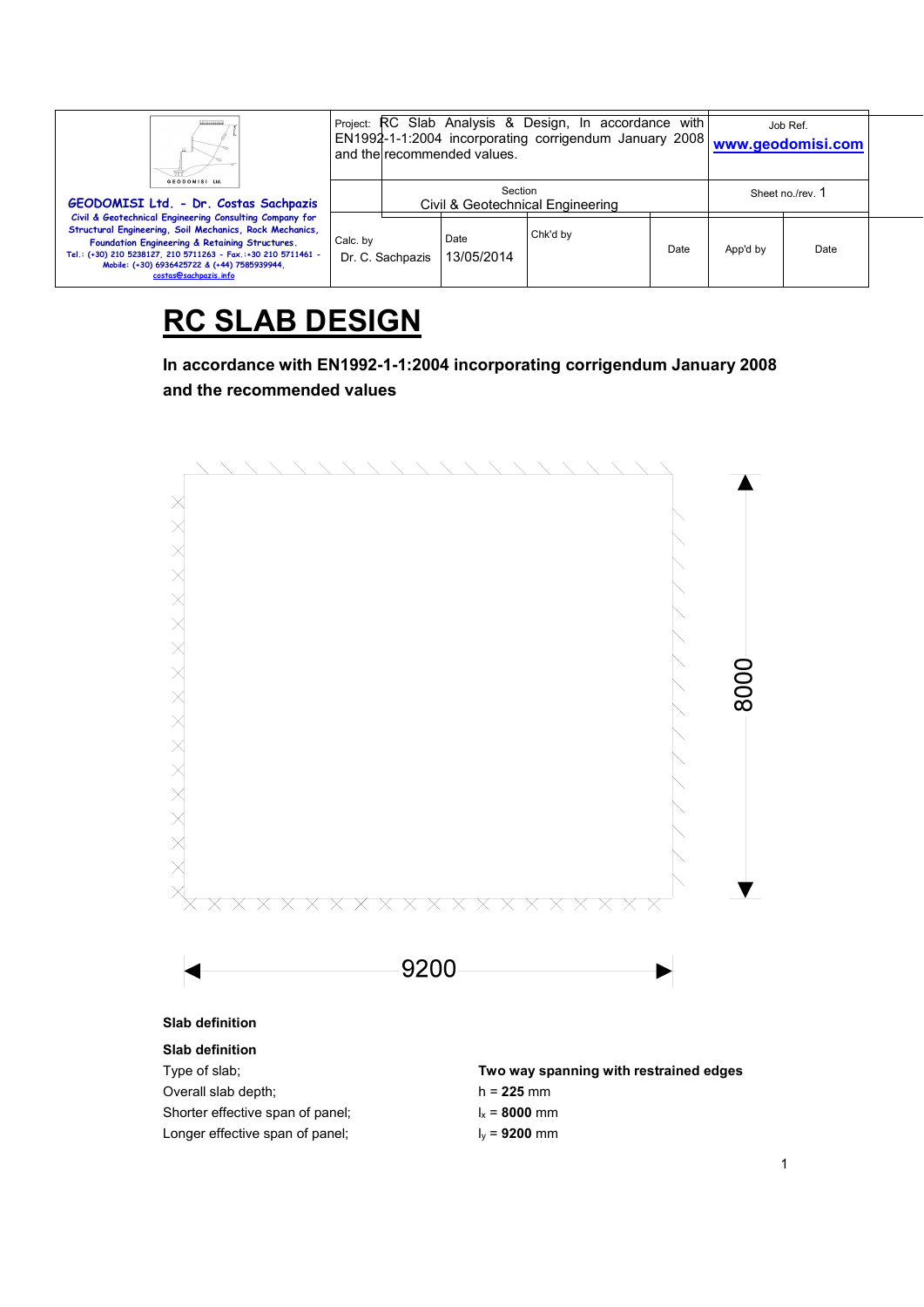| GEODOMISI Ltd.                                                                                                                                                                                                                                                                                                                                                                                                                                                                                                                                                                             | Project: RC Slab Analysis & Design, In accordance with<br>EN1992-1-1:2004 incorporating corrigendum January 2008<br>and the recommended values. | Job Ref.<br>www.geodomisi.com                                                                                                                                              |                                                                                                                                                                     |      |                  |      |  |  |
|--------------------------------------------------------------------------------------------------------------------------------------------------------------------------------------------------------------------------------------------------------------------------------------------------------------------------------------------------------------------------------------------------------------------------------------------------------------------------------------------------------------------------------------------------------------------------------------------|-------------------------------------------------------------------------------------------------------------------------------------------------|----------------------------------------------------------------------------------------------------------------------------------------------------------------------------|---------------------------------------------------------------------------------------------------------------------------------------------------------------------|------|------------------|------|--|--|
| GEODOMISI Ltd. - Dr. Costas Sachpazis                                                                                                                                                                                                                                                                                                                                                                                                                                                                                                                                                      |                                                                                                                                                 | Section                                                                                                                                                                    | Civil & Geotechnical Engineering                                                                                                                                    |      | Sheet no./rev. 1 |      |  |  |
| Civil & Geotechnical Engineering Consulting Company for<br>Structural Engineering, Soil Mechanics, Rock Mechanics,<br>Foundation Engineering & Retaining Structures.<br>Tel.: (+30) 210 5238127, 210 5711263 - Fax.:+30 210 5711461 -<br>Mobile: (+30) 6936425722 & (+44) 7585939944,<br>costas@sachpazis.info                                                                                                                                                                                                                                                                             | Calc. by<br>Dr. C. Sachpazis                                                                                                                    | Date<br>13/05/2014                                                                                                                                                         | Chk'd by                                                                                                                                                            | Date | App'd by         | Date |  |  |
| Support conditions;                                                                                                                                                                                                                                                                                                                                                                                                                                                                                                                                                                        |                                                                                                                                                 |                                                                                                                                                                            | Two adjacent edges discontinuous                                                                                                                                    |      |                  |      |  |  |
| Top outer layer of reinforcement;                                                                                                                                                                                                                                                                                                                                                                                                                                                                                                                                                          |                                                                                                                                                 |                                                                                                                                                                            | Short span direction                                                                                                                                                |      |                  |      |  |  |
| Bottom outer layer of reinforcement;                                                                                                                                                                                                                                                                                                                                                                                                                                                                                                                                                       |                                                                                                                                                 |                                                                                                                                                                            | Short span direction                                                                                                                                                |      |                  |      |  |  |
| Loading<br>Characteristic permanent action;<br>Characteristic variable action;<br>Partial factor for permanent action;<br>Partial factor for variable action;<br>Quasi-permanent value of variable action;<br>Design ultimate load;                                                                                                                                                                                                                                                                                                                                                        |                                                                                                                                                 | $G_k = 6.0$ kN/m <sup>2</sup><br>$Q_k = 5.0$ kN/m <sup>2</sup><br>$y_G = 1.35$<br>$\gamma_{\rm Q}$ = 1.50<br>$\psi_2 = 0.30$                                               | $q = \gamma_G \times G_k + \gamma_Q \times Q_k = 15.6$ kN/m <sup>2</sup>                                                                                            |      |                  |      |  |  |
| Quasi-permanent load;                                                                                                                                                                                                                                                                                                                                                                                                                                                                                                                                                                      |                                                                                                                                                 |                                                                                                                                                                            | $q_{SLS} = 1.0 \times G_k + \psi_2 \times Q_k = 7.5$ kN/m <sup>2</sup>                                                                                              |      |                  |      |  |  |
| <b>Concrete properties</b><br>Concrete strength class;<br>Characteristic cylinder strength;<br>Partial factor (Table 2.1N);<br>Compressive strength factor (cl. 3.1.6);<br>Design compressive strength (cl. 3.1.6);<br>Mean axial tensile strength (Table 3.1);<br>Maximum aggregate size;                                                                                                                                                                                                                                                                                                 |                                                                                                                                                 | C25/30<br>$f_{ck} = 25$ N/mm <sup>2</sup><br>$\gamma_{\rm C}$ = 1.50<br>$\alpha_{\rm cc}$ = 1.00<br>$d_q = 20$ mm                                                          | $f_{\rm cd}$ = 16.7 N/mm <sup>2</sup><br>$f_{\text{ctm}} = 0.30 \text{ N/mm}^2 \times (f_{\text{ck}} / 1 \text{ N/mm}^2)^{2/3} = 2.6 \text{ N/mm}^2$                |      |                  |      |  |  |
| <b>Reinforcement properties</b>                                                                                                                                                                                                                                                                                                                                                                                                                                                                                                                                                            |                                                                                                                                                 |                                                                                                                                                                            |                                                                                                                                                                     |      |                  |      |  |  |
| Characteristic yield strength;                                                                                                                                                                                                                                                                                                                                                                                                                                                                                                                                                             |                                                                                                                                                 |                                                                                                                                                                            | $f_{yk} = 500$ N/mm <sup>2</sup>                                                                                                                                    |      |                  |      |  |  |
| Partial factor (Table 2.1N);                                                                                                                                                                                                                                                                                                                                                                                                                                                                                                                                                               |                                                                                                                                                 |                                                                                                                                                                            | $\gamma_{\rm S}$ = 1.15                                                                                                                                             |      |                  |      |  |  |
| Design yield strength (fig. 3.8);                                                                                                                                                                                                                                                                                                                                                                                                                                                                                                                                                          |                                                                                                                                                 |                                                                                                                                                                            | $f_{\text{vd}} = f_{\text{vk}} / \gamma_{\text{S}} = 434.8 \text{ N/mm}^2$                                                                                          |      |                  |      |  |  |
| <b>Concrete cover to reinforcement</b><br>Nominal cover to outer top reinforcement;<br>Nominal cover to outer bottom reinforcement;<br>Fire resistance period to top of slab;<br>Fire resistance period to bottom of slab;<br>Axia distance to top reinft (Table 5.8);<br>Axia distance to bottom reinft (Table 5.8);<br>Min. top cover requirement with regard to bond;<br>Min. btm cover requirement with regard to bond;<br>Reinforcement fabrication;<br>Cover allowance for deviation;<br>Min. required nominal cover to top reinft;<br>Min. required nominal cover to bottom reinft; |                                                                                                                                                 | $c_{nom t} = 30$ mm<br>$C_{\text{nom b}} = 30$ mm<br>$R_{top}$ = 60 min<br>$R_{\text{btm}} = 60$ min<br>$a_{fi}$ = 10 mm<br>$a_{fi b} = 10$ mm<br>$\Delta c_{dev}$ = 10 mm | $c_{\text{min},b_t} = 16$ mm<br>$C_{min,b b} = 16$ mm<br>Not subject to QA system<br>$c_{\text{nom t min}} = 26.0 \text{ mm}$<br>$C_{\text{nom_b_{min}}} = 26.0$ mm |      |                  |      |  |  |
|                                                                                                                                                                                                                                                                                                                                                                                                                                                                                                                                                                                            |                                                                                                                                                 |                                                                                                                                                                            | PASS - There is sufficient cover to the top reinforcement                                                                                                           |      |                  |      |  |  |
|                                                                                                                                                                                                                                                                                                                                                                                                                                                                                                                                                                                            |                                                                                                                                                 |                                                                                                                                                                            | PASS - There is sufficient cover to the bottom reinforcement                                                                                                        |      |                  |      |  |  |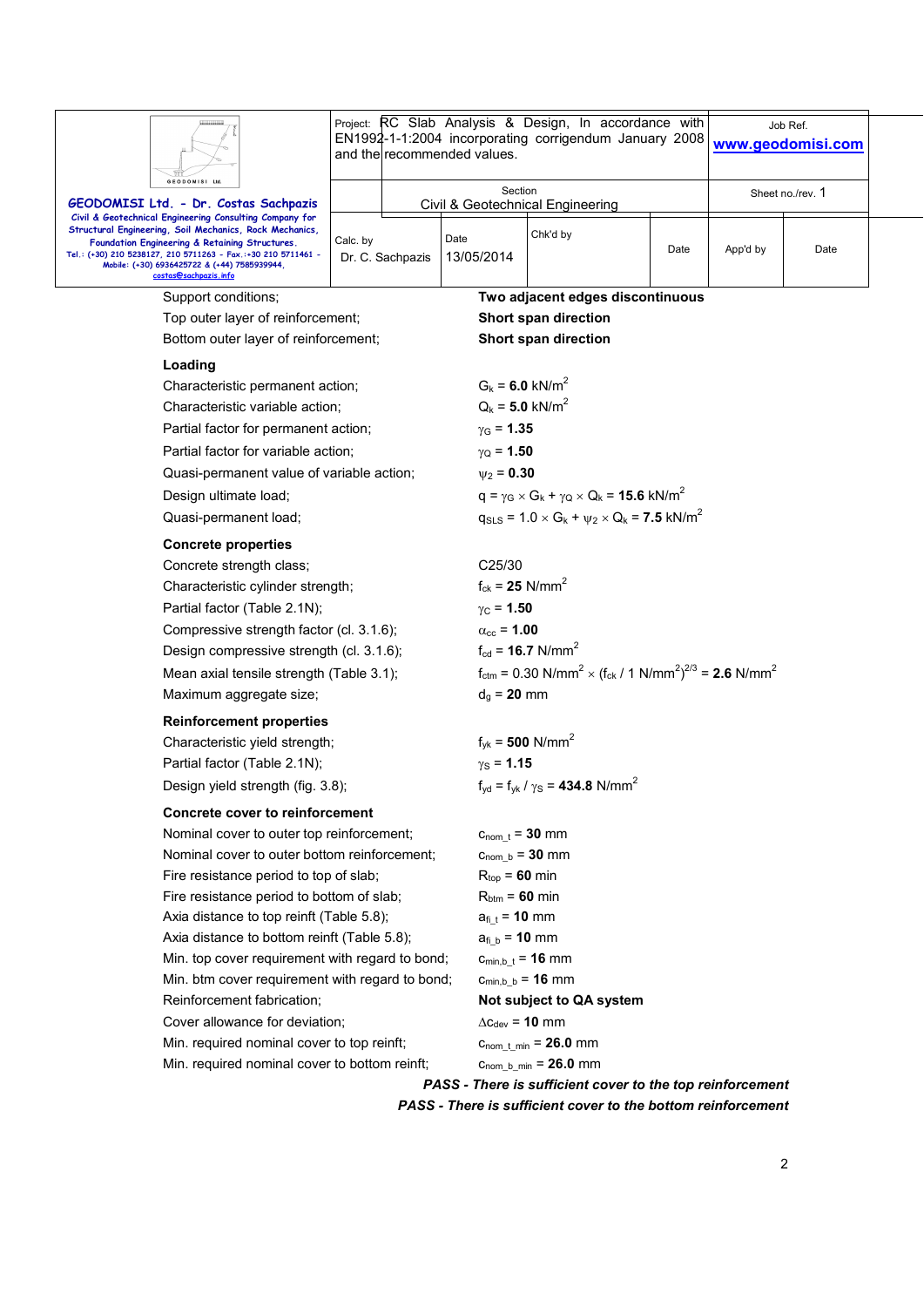| GEODOMISI Ltd                                                                                                                                                                                                                                                                                                  |          |                  | and the recommended values.                                                                            | Project: RC Slab Analysis & Design, In accordance with<br>EN1992-1-1:2004 incorporating corrigendum January 2008               |                  |          | Job Ref.<br>www.geodomisi.com |  |  |
|----------------------------------------------------------------------------------------------------------------------------------------------------------------------------------------------------------------------------------------------------------------------------------------------------------------|----------|------------------|--------------------------------------------------------------------------------------------------------|--------------------------------------------------------------------------------------------------------------------------------|------------------|----------|-------------------------------|--|--|
| GEODOMISI Ltd. - Dr. Costas Sachpazis                                                                                                                                                                                                                                                                          |          |                  | Section                                                                                                | Civil & Geotechnical Engineering                                                                                               | Sheet no./rev. 1 |          |                               |  |  |
| Civil & Geotechnical Engineering Consulting Company for<br>Structural Engineering, Soil Mechanics, Rock Mechanics,<br>Foundation Engineering & Retaining Structures.<br>Tel.: (+30) 210 5238127, 210 5711263 - Fax.:+30 210 5711461 -<br>Mobile: (+30) 6936425722 & (+44) 7585939944,<br>costas@sachpazis.info | Calc. by | Dr. C. Sachpazis | Date<br>13/05/2014                                                                                     | Chk'd by                                                                                                                       | Date             | App'd by | Date                          |  |  |
| Reinforcement design at midspan in short span direction (cl.6.1)                                                                                                                                                                                                                                               |          |                  |                                                                                                        |                                                                                                                                |                  |          |                               |  |  |
| Bending moment coefficient;                                                                                                                                                                                                                                                                                    |          |                  | $\beta_{\rm SX D} = 0.0445$                                                                            |                                                                                                                                |                  |          |                               |  |  |
| Design bending moment;                                                                                                                                                                                                                                                                                         |          |                  |                                                                                                        | $M_{x-p} = \beta_{sx-p} \times q \times I_x^2 = 44.4$ kNm/m                                                                    |                  |          |                               |  |  |
| Reinforcement provided;                                                                                                                                                                                                                                                                                        |          |                  |                                                                                                        | 16 mm dia. bars at 200 mm centres                                                                                              |                  |          |                               |  |  |
| Area provided;                                                                                                                                                                                                                                                                                                 |          |                  |                                                                                                        | $A_{sx,p}$ = 1005 mm <sup>2</sup> /m                                                                                           |                  |          |                               |  |  |
| Effective depth to tension reinforcement;                                                                                                                                                                                                                                                                      |          |                  |                                                                                                        | $d_{x,p} = h - c_{\text{nom}-b} - \phi_{x,p} / 2 = 187.0$ mm                                                                   |                  |          |                               |  |  |
| K factor;                                                                                                                                                                                                                                                                                                      |          |                  |                                                                                                        | $K = M_{x, p} / (b \times d_{x, p}^{2} \times f_{ck}) = 0.051$                                                                 |                  |          |                               |  |  |
| Redistribution ratio:                                                                                                                                                                                                                                                                                          |          |                  | $\delta$ = 1.0                                                                                         |                                                                                                                                |                  |          |                               |  |  |
| K' factor;                                                                                                                                                                                                                                                                                                     |          |                  |                                                                                                        | $K' = 0.598 \times \delta - 0.18 \times \delta^2 - 0.21 = 0.208$                                                               |                  |          |                               |  |  |
|                                                                                                                                                                                                                                                                                                                |          |                  |                                                                                                        | K < K' - Compression reinforcement is not required                                                                             |                  |          |                               |  |  |
| Lever arm;                                                                                                                                                                                                                                                                                                     |          |                  |                                                                                                        | z = min(0.95 $\times$ d <sub>x p</sub> , d <sub>x p</sub> /2 $\times$ (1 + (1 - 3.53 $\times$ K) <sup>0.5</sup> )) =           |                  |          |                               |  |  |
| $177.7 \text{ mm}$                                                                                                                                                                                                                                                                                             |          |                  |                                                                                                        |                                                                                                                                |                  |          |                               |  |  |
| Area of reinforcement required for bending;                                                                                                                                                                                                                                                                    |          |                  |                                                                                                        | $A_{sx.p.m} = M_{x.p} / (f_{yd} \times z) = 575$ mm <sup>2</sup> /m                                                            |                  |          |                               |  |  |
| Minimum area of reinforcement required;                                                                                                                                                                                                                                                                        |          |                  |                                                                                                        | $A_{sx}$ p min = max(0.26 $\times$ (f <sub>ctm</sub> /f <sub>yk</sub> ) $\times$ b $\times$ d <sub>x p</sub> ,                 |                  |          |                               |  |  |
| $0.0013 \times b \times d_{x,p}$ = 249 mm <sup>2</sup> /m                                                                                                                                                                                                                                                      |          |                  |                                                                                                        |                                                                                                                                |                  |          |                               |  |  |
| Area of reinforcement required;                                                                                                                                                                                                                                                                                |          |                  |                                                                                                        | $A_{sx\_p\_req}$ = max( $A_{sx\_p\_m}$ , $A_{sx\_p\_min}$ ) = 575 mm <sup>2</sup> /m                                           |                  |          |                               |  |  |
|                                                                                                                                                                                                                                                                                                                |          |                  |                                                                                                        | PASS - Area of reinforcement provided exceeds area required                                                                    |                  |          |                               |  |  |
| <b>Check reinforcement spacing</b>                                                                                                                                                                                                                                                                             |          |                  |                                                                                                        |                                                                                                                                |                  |          |                               |  |  |
| Reinforcement service stress;<br>= 119.6 $N/mm^2$                                                                                                                                                                                                                                                              |          |                  |                                                                                                        | $\sigma_{sx,p}$ = (f <sub>yk</sub> / $\gamma_s$ ) × min((A <sub>sx p m</sub> /A <sub>sx p</sub> ), 1.0) × q <sub>SLS</sub> / q |                  |          |                               |  |  |
| Maximum allowable spacing (Table 7.3N);                                                                                                                                                                                                                                                                        |          |                  |                                                                                                        | $S_{\text{max }x p} = 300$ mm                                                                                                  |                  |          |                               |  |  |
| Actual bar spacing;                                                                                                                                                                                                                                                                                            |          |                  | $S_{X, p} = 200$ mm                                                                                    |                                                                                                                                |                  |          |                               |  |  |
|                                                                                                                                                                                                                                                                                                                |          |                  |                                                                                                        | PASS - The reinforcement spacing is acceptable                                                                                 |                  |          |                               |  |  |
| Reinforcement design at midspan in long span direction (cl.6.1)                                                                                                                                                                                                                                                |          |                  |                                                                                                        |                                                                                                                                |                  |          |                               |  |  |
| Bending moment coefficient;                                                                                                                                                                                                                                                                                    |          |                  | $\beta_{\rm sy-p} = 0.0340$                                                                            |                                                                                                                                |                  |          |                               |  |  |
| Design bending moment;                                                                                                                                                                                                                                                                                         |          |                  |                                                                                                        | $M_{y_p} = \beta_{sy_p} \times q \times I_x^2 = 33.9$ kNm/m                                                                    |                  |          |                               |  |  |
| Reinforcement provided;                                                                                                                                                                                                                                                                                        |          |                  | 16 mm dia. bars at 250 mm centres                                                                      |                                                                                                                                |                  |          |                               |  |  |
| Area provided;                                                                                                                                                                                                                                                                                                 |          |                  | $A_{sy\_p}$ = 804 mm <sup>2</sup> /m                                                                   |                                                                                                                                |                  |          |                               |  |  |
| Effective depth to tension reinforcement;                                                                                                                                                                                                                                                                      |          |                  | $d_{y_p} = h - c_{\text{nom_b}} - \phi_{x_p} - \phi_{y_p} / 2 = 171.0$ mm                              |                                                                                                                                |                  |          |                               |  |  |
| K factor;                                                                                                                                                                                                                                                                                                      |          |                  | $K = M_{y_p} / (b \times d_{y_p}^2 \times f_{ck}) = 0.046$                                             |                                                                                                                                |                  |          |                               |  |  |
| Redistribution ratio;                                                                                                                                                                                                                                                                                          |          |                  | $\delta$ = 1.0                                                                                         |                                                                                                                                |                  |          |                               |  |  |
| K' factor;                                                                                                                                                                                                                                                                                                     |          |                  |                                                                                                        | $K' = 0.598 \times \delta - 0.18 \times \delta^2 - 0.21 = 0.208$                                                               |                  |          |                               |  |  |
|                                                                                                                                                                                                                                                                                                                |          |                  |                                                                                                        | $K < K'$ - Compression reinforcement is not required                                                                           |                  |          |                               |  |  |
| Lever arm;                                                                                                                                                                                                                                                                                                     |          |                  |                                                                                                        | z = min(0.95 $\times$ d <sub>y p</sub> , d <sub>y p</sub> /2 $\times$ (1 + (1 - 3.53 $\times$ K) <sup>0.5</sup> )) =           |                  |          |                               |  |  |
| 162.5 mm                                                                                                                                                                                                                                                                                                       |          |                  |                                                                                                        |                                                                                                                                |                  |          |                               |  |  |
| Area of reinforcement required for bending;                                                                                                                                                                                                                                                                    |          |                  |                                                                                                        | $A_{\rm sv,p,m} = M_{\rm v,p} / (f_{\rm vd} \times z) = 481$ mm <sup>2</sup> /m                                                |                  |          |                               |  |  |
| Minimum area of reinforcement required;<br>$0.0013 \times b \times d_{y_p} = 228$ mm <sup>2</sup> /m                                                                                                                                                                                                           |          |                  |                                                                                                        | $A_{\text{sv p min}} = \text{max}(0.26 \times (f_{\text{ctm}}/f_{\text{vk}}) \times b \times d_{\text{v p}},$                  |                  |          |                               |  |  |
| Area of reinforcement required;                                                                                                                                                                                                                                                                                |          |                  | $A_{\text{sy\_p\_req}} = \max(A_{\text{sy\_p\_m}}, A_{\text{sy\_p\_min}}) = 481 \text{ mm}^2/\text{m}$ |                                                                                                                                |                  |          |                               |  |  |

3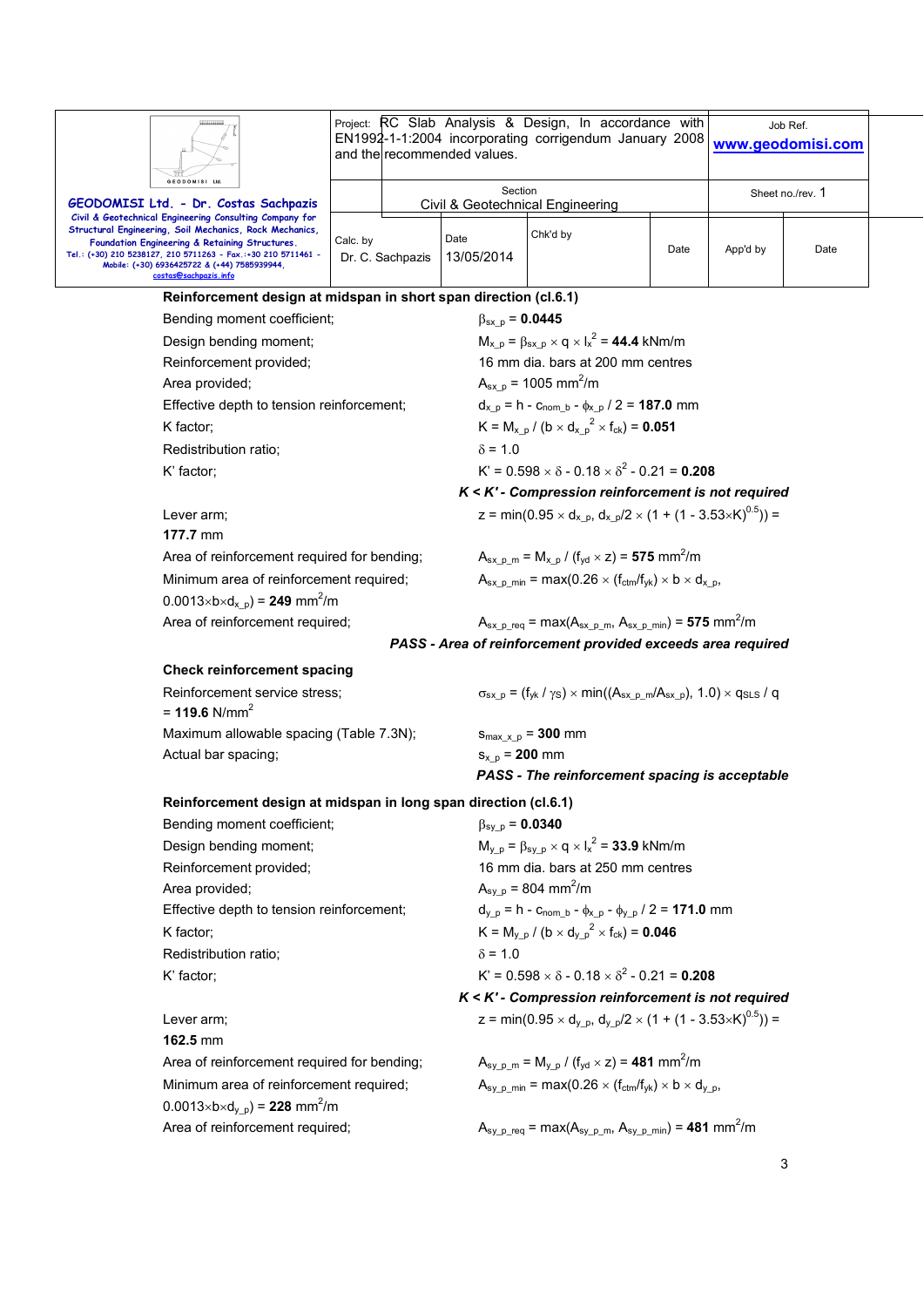| Ш<br>GEODOMISI Ltd.<br>GEODOMISI Ltd. - Dr. Costas Sachpazis<br>Civil & Geotechnical Engineering Consulting Company for<br>Structural Engineering, Soil Mechanics, Rock Mechanics,<br>Foundation Engineering & Retaining Structures.<br>Tel.: (+30) 210 5238127, 210 5711263 - Fax.:+30 210 5711461 -<br>Mobile: (+30) 6936425722 & (+44) 7585939944,<br>costas@sachpazis.info |                                             | Project: RC Slab Analysis & Design, In accordance<br>with<br>EN1992-1-1:2004 incorporating corrigendum January 2008<br>and the recommended values. |                    |                                                             |      |                  | Job Ref.<br>www.geodomisi.com |  |
|--------------------------------------------------------------------------------------------------------------------------------------------------------------------------------------------------------------------------------------------------------------------------------------------------------------------------------------------------------------------------------|---------------------------------------------|----------------------------------------------------------------------------------------------------------------------------------------------------|--------------------|-------------------------------------------------------------|------|------------------|-------------------------------|--|
|                                                                                                                                                                                                                                                                                                                                                                                | Section<br>Civil & Geotechnical Engineering |                                                                                                                                                    |                    |                                                             |      | Sheet no./rev. 1 |                               |  |
|                                                                                                                                                                                                                                                                                                                                                                                | Calc. by                                    | Dr. C. Sachpazis                                                                                                                                   | Date<br>13/05/2014 | Chk'd by                                                    | Date | App'd by         | Date                          |  |
|                                                                                                                                                                                                                                                                                                                                                                                |                                             |                                                                                                                                                    |                    | PASS - Area of reinforcement provided exceeds area required |      |                  |                               |  |

## **Check reinforcement spacing**

 $= 124.9$  N/mm<sup>2</sup>

Maximum allowable spacing (Table 7.3N);  $s_{\text{max}}$ <sub>vp</sub> = **300** mm Actual bar spacing;  $s_{y,p} = 250$  mm

Reinforcement service stress;  $\sigma_{s_y_p} = (f_{yk}/\gamma_s) \times min((A_{s_y_p_m}/A_{s_y_p}), 1.0) \times q_{sL}$  / q

*PASS - The reinforcement spacing is acceptable* 

#### **Reinforcement design at continuous support in short span direction (cl.6.1)**

| Bending moment coefficient;               | $\beta_{sx}$ n = 0.0595                                          |
|-------------------------------------------|------------------------------------------------------------------|
| Design bending moment;                    | $M_{x n} = \beta_{sx n} \times q \times I_x^2 = 59.4$ kNm/m      |
| Reinforcement provided;                   | 16 mm dia, bars at 200 mm centres                                |
| Area provided;                            | $A_{sx,n}$ = 1005 mm <sup>2</sup> /m                             |
| Effective depth to tension reinforcement; | $d_{x n} = h - c_{nom t} - \phi_{x n} / 2 = 187.0$ mm            |
| K factor:                                 | $K = M_{x n} / (b \times d_{x n}^2 \times f_{ck}) = 0.068$       |
| Redistribution ratio;                     | $\delta$ = 1.0                                                   |
| K' factor:                                | $K' = 0.598 \times \delta - 0.18 \times \delta^2 - 0.21 = 0.208$ |
|                                           | $K < K'$ - Compression reinforcement is not required             |

Lever arm;  $z = min(0.95 \times d_{x_n}, d_{x_n}/2 \times (1 + (1 - 3.53 \times K)^{0.5})) =$ **175.0** mm Area of reinforcement required for bending; Minimum area of reinforcement required;  $A_{sx,n,min} = max(0.26 \times (f_{ctm}/f_{yk}) \times b \times d_{x,n}$  $0.0013 \times b \times d_{x_n} = 249$  mm<sup>2</sup>/m

*K < K' - Compression reinforcement is not required* 

 $A_{sx\_n\_m} = M_{x\_n} / (f_{yd} \times z) = 781$  mm<sup>2</sup>/m

# Area of reinforcement required;  $A_{sx\_n\_req} = max(A_{sx\_n\_m}, A_{sx\_n\_min}) = 781$  mm<sup>2</sup>/m *PASS - Area of reinforcement provided exceeds area required*

#### **Check reinforcement spacing**

 $= 162.3$  N/mm<sup>2</sup> Maximum allowable spacing (Table 7.3N);  $s_{\text{max }x,n} = 297 \text{ mm}$ Actual bar spacing;  $s_{x,n} = 200$  mm

Reinforcement service stress;  $\sigma_{sx_n} = (f_{yk} / \gamma_s) \times min((A_{sx_n} / A_{sx_n}), 1.0) \times q_{SLS} / q$ 

*PASS - The reinforcement spacing is acceptable* 

# **Reinforcement design at continuous support in long span direction (cl.6.1)**

| Bending moment coefficient;               | $\beta_{\rm sv}$ n = 0.0450                                        |
|-------------------------------------------|--------------------------------------------------------------------|
| Design bending moment;                    | $M_{v n} = \beta_{s v n} \times q \times I_x^2 = 44.9$ kNm/m       |
| Reinforcement provided;                   | 16 mm dia. bars at 200 mm centres                                  |
| Area provided;                            | $A_{\rm sv}$ n = 1005 mm <sup>2</sup> /m                           |
| Effective depth to tension reinforcement; | $d_{y,n} = h - c_{nom t} - \phi_{x,n} - \phi_{y,n} / 2 = 171.0$ mm |
| K factor:                                 | $K = M_{v n} / (b \times d_{v n}^{2} \times f_{ck}) = 0.061$       |
| Redistribution ratio;                     | $\delta$ = 1.0                                                     |
| K' factor;                                | $K' = 0.598 \times \delta - 0.18 \times \delta^2 - 0.21 = 0.208$   |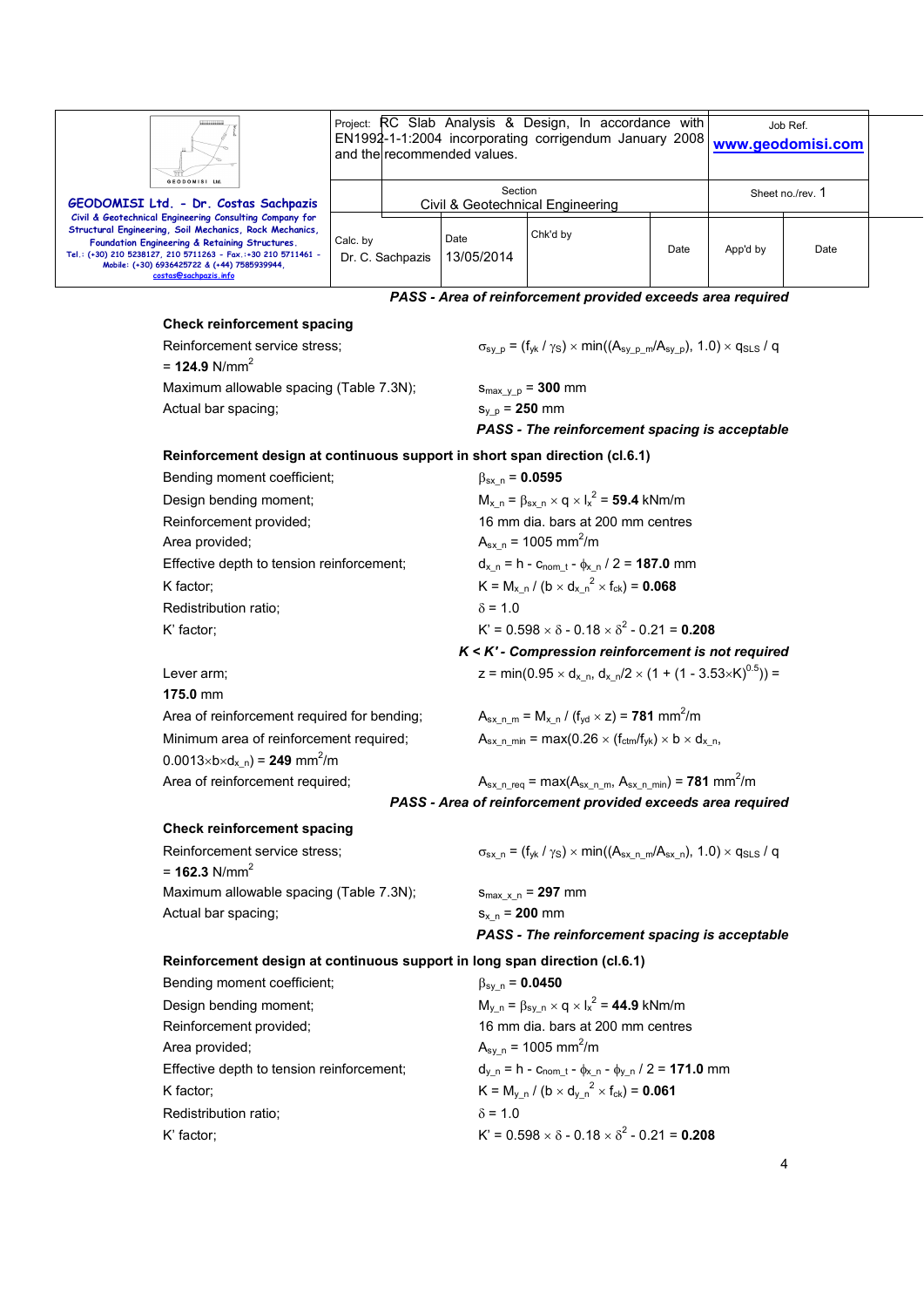| GEODOMISI Ltd                                                                                                                                                                                                                                                                                                  | Project: RC Slab Analysis & Design, In accordance with<br>EN1992-1-1:2004 incorporating corrigendum January 2008<br>and the recommended values. | Job Ref.<br>www.geodomisi.com                                                               |                                                                                                                      |                  |                                                                                                                    |      |  |  |  |  |
|----------------------------------------------------------------------------------------------------------------------------------------------------------------------------------------------------------------------------------------------------------------------------------------------------------------|-------------------------------------------------------------------------------------------------------------------------------------------------|---------------------------------------------------------------------------------------------|----------------------------------------------------------------------------------------------------------------------|------------------|--------------------------------------------------------------------------------------------------------------------|------|--|--|--|--|
| GEODOMISI Ltd. - Dr. Costas Sachpazis                                                                                                                                                                                                                                                                          |                                                                                                                                                 | Section                                                                                     | Civil & Geotechnical Engineering                                                                                     | Sheet no./rev. 1 |                                                                                                                    |      |  |  |  |  |
| Civil & Geotechnical Engineering Consulting Company for<br>Structural Engineering, Soil Mechanics, Rock Mechanics,<br>Foundation Engineering & Retaining Structures.<br>Tel.: (+30) 210 5238127, 210 5711263 - Fax.:+30 210 5711461 -<br>Mobile: (+30) 6936425722 & (+44) 7585939944,<br>costas@sachpazis.info | Calc. by<br>Dr. C. Sachpazis                                                                                                                    | Date<br>13/05/2014                                                                          | Chk'd by                                                                                                             | Date             | App'd by                                                                                                           | Date |  |  |  |  |
|                                                                                                                                                                                                                                                                                                                |                                                                                                                                                 |                                                                                             | K < K' - Compression reinforcement is not required                                                                   |                  |                                                                                                                    |      |  |  |  |  |
| Lever arm;                                                                                                                                                                                                                                                                                                     |                                                                                                                                                 |                                                                                             | z = min(0.95 $\times$ d <sub>y n</sub> , d <sub>y n</sub> /2 $\times$ (1 + (1 - 3.53 $\times$ K) <sup>0.5</sup> )) = |                  |                                                                                                                    |      |  |  |  |  |
| 161.2 mm                                                                                                                                                                                                                                                                                                       |                                                                                                                                                 |                                                                                             |                                                                                                                      |                  |                                                                                                                    |      |  |  |  |  |
| Area of reinforcement required for bending;                                                                                                                                                                                                                                                                    |                                                                                                                                                 |                                                                                             | $A_{\text{sy } n \text{ m}} = M_{\text{y } n} / (f_{\text{yd}} \times z) = 641 \text{ mm}^2/\text{m}$                |                  |                                                                                                                    |      |  |  |  |  |
| Minimum area of reinforcement required;<br>$0.0013 \times b \times d_{v,n}$ = 228 mm <sup>2</sup> /m                                                                                                                                                                                                           |                                                                                                                                                 |                                                                                             | $A_{sy}$ n min = max(0.26 $\times$ (f <sub>ctm</sub> /f <sub>yk</sub> ) $\times$ b $\times$ d <sub>y</sub> n,        |                  |                                                                                                                    |      |  |  |  |  |
| Area of reinforcement required;                                                                                                                                                                                                                                                                                |                                                                                                                                                 |                                                                                             | $A_{\text{sy\_n\_req}} = \max(A_{\text{sy\_n\_m}}, A_{\text{sy\_n\_min}}) = 641 \text{ mm}^2/\text{m}$               |                  |                                                                                                                    |      |  |  |  |  |
|                                                                                                                                                                                                                                                                                                                |                                                                                                                                                 |                                                                                             | PASS - Area of reinforcement provided exceeds area required                                                          |                  |                                                                                                                    |      |  |  |  |  |
| <b>Check reinforcement spacing</b>                                                                                                                                                                                                                                                                             |                                                                                                                                                 |                                                                                             |                                                                                                                      |                  |                                                                                                                    |      |  |  |  |  |
| Reinforcement service stress:<br>= 133.3 $N/mm^2$                                                                                                                                                                                                                                                              |                                                                                                                                                 | $\sigma_{sy,n} = (f_{yk}/\gamma_s) \times min((A_{sy,n,m}/A_{sy,n}), 1.0) \times q_{SLS}/q$ |                                                                                                                      |                  |                                                                                                                    |      |  |  |  |  |
| Maximum allowable spacing (Table 7.3N);                                                                                                                                                                                                                                                                        |                                                                                                                                                 | $S_{\text{max y}_n} = 300$ mm                                                               |                                                                                                                      |                  |                                                                                                                    |      |  |  |  |  |
| Actual bar spacing;                                                                                                                                                                                                                                                                                            |                                                                                                                                                 | $S_{y,n} = 200$ mm                                                                          |                                                                                                                      |                  |                                                                                                                    |      |  |  |  |  |
|                                                                                                                                                                                                                                                                                                                |                                                                                                                                                 | PASS - The reinforcement spacing is acceptable                                              |                                                                                                                      |                  |                                                                                                                    |      |  |  |  |  |
| Shear capacity check at short span continuous support                                                                                                                                                                                                                                                          |                                                                                                                                                 |                                                                                             |                                                                                                                      |                  |                                                                                                                    |      |  |  |  |  |
| Shear force;                                                                                                                                                                                                                                                                                                   |                                                                                                                                                 |                                                                                             | $V_{x,n} = q \times I_x / 2 + M_{x,n} / I_x = 69.8$ kN/m                                                             |                  |                                                                                                                    |      |  |  |  |  |
| Effective depth factor (cl. 6.2.2);                                                                                                                                                                                                                                                                            |                                                                                                                                                 |                                                                                             | k = min(2.0, 1 + (200 mm / $d_{x}$ <sub>n</sub> ) <sup>0.5</sup> ) = <b>2.000</b>                                    |                  |                                                                                                                    |      |  |  |  |  |
| Reinforcement ratio;                                                                                                                                                                                                                                                                                           |                                                                                                                                                 | $p_1 = min(0.02, A_{sx, n} / (b \times d_{x, n})) = 0.0054$                                 |                                                                                                                      |                  |                                                                                                                    |      |  |  |  |  |
| $b \times d_{x}$ <sub>n</sub>                                                                                                                                                                                                                                                                                  | Minimum shear resistance (Exp. 6.3N);                                                                                                           |                                                                                             |                                                                                                                      |                  | $V_{\text{Rd},c,min} = 0.035 \text{ N/mm}^2 \times k^{1.5} \times (f_{\text{ck}} / 1 \text{ N/mm}^2)^{0.5} \times$ |      |  |  |  |  |
|                                                                                                                                                                                                                                                                                                                |                                                                                                                                                 |                                                                                             | $V_{\text{Rd.c}}$ min = 92.6 kN/m                                                                                    |                  |                                                                                                                    |      |  |  |  |  |
| Shear resistance (Exp. 6.2a); $V_{\text{Rd},c_x,n} = \max(V_{\text{Rd},c_{\text{min}}}, (0.18 \text{ N/mm}^2/\gamma_c) \times k \times (100 \times \rho_i \times (f_{ck}/100 \gamma_c))$<br>N/mm <sup>2</sup> )) <sup>0.333</sup> $\times$ b $\times$ d <sub>x n</sub> )                                       |                                                                                                                                                 |                                                                                             |                                                                                                                      |                  |                                                                                                                    |      |  |  |  |  |
|                                                                                                                                                                                                                                                                                                                |                                                                                                                                                 |                                                                                             | $V_{Rd,c_x,n} = 106.6$ kN/m                                                                                          |                  |                                                                                                                    |      |  |  |  |  |
|                                                                                                                                                                                                                                                                                                                |                                                                                                                                                 |                                                                                             | PASS - Shear capacity is adequate                                                                                    |                  |                                                                                                                    |      |  |  |  |  |
| Shear capacity check at long span continuous support                                                                                                                                                                                                                                                           |                                                                                                                                                 |                                                                                             |                                                                                                                      |                  |                                                                                                                    |      |  |  |  |  |
| Shear force;                                                                                                                                                                                                                                                                                                   |                                                                                                                                                 | $V_{y n} = q \times I_x / 2 + M_{y n} / I_y = 67.3$ kN/m                                    |                                                                                                                      |                  |                                                                                                                    |      |  |  |  |  |
| Effective depth factor (cl. 6.2.2);                                                                                                                                                                                                                                                                            |                                                                                                                                                 |                                                                                             | k = min(2.0, 1 + (200 mm / $d_{v}^{0.5}$ ) = <b>2.000</b>                                                            |                  |                                                                                                                    |      |  |  |  |  |
| Reinforcement ratio;                                                                                                                                                                                                                                                                                           |                                                                                                                                                 |                                                                                             | $p_1 = min(0.02, A_{sv, n} / (b \times d_{v, n})) = 0.0059$                                                          |                  |                                                                                                                    |      |  |  |  |  |
| Minimum shear resistance (Exp. 6.3N);                                                                                                                                                                                                                                                                          |                                                                                                                                                 |                                                                                             | $V_{\text{Rd},c,min} = 0.035 \text{ N/mm}^2 \times k^{1.5} \times (f_{\text{ck}} / 1 \text{ N/mm}^2)^{0.5} \times$   |                  |                                                                                                                    |      |  |  |  |  |
| $b \times d_{y_n}$                                                                                                                                                                                                                                                                                             |                                                                                                                                                 |                                                                                             |                                                                                                                      |                  |                                                                                                                    |      |  |  |  |  |
|                                                                                                                                                                                                                                                                                                                |                                                                                                                                                 |                                                                                             | $V_{Rd,c,min} = 84.6$ kN/m                                                                                           |                  |                                                                                                                    |      |  |  |  |  |
| Shear resistance (Exp. 6.2a); $V_{\text{Rd},c \ y \ n} = \max(V_{\text{Rd},c \ min}, (0.18 \text{ N/mm}^2/\gamma_C) \times k \times (100 \times \rho_K \times (f_{\text{ck}}/1$<br>N/mm <sup>2</sup> )) <sup>0.333</sup> $\times$ b $\times$ d <sub>v n</sub> )                                                |                                                                                                                                                 |                                                                                             |                                                                                                                      |                  |                                                                                                                    |      |  |  |  |  |
|                                                                                                                                                                                                                                                                                                                |                                                                                                                                                 |                                                                                             | $V_{\text{Rd},c\ y\ n} = 100.4 \text{ kN/m}$                                                                         |                  |                                                                                                                    |      |  |  |  |  |
|                                                                                                                                                                                                                                                                                                                |                                                                                                                                                 |                                                                                             | PASS - Shear capacity is adequate                                                                                    |                  |                                                                                                                    |      |  |  |  |  |
| Shear capacity check at short span discontinuous support                                                                                                                                                                                                                                                       |                                                                                                                                                 |                                                                                             |                                                                                                                      |                  |                                                                                                                    |      |  |  |  |  |
| Shear force;                                                                                                                                                                                                                                                                                                   |                                                                                                                                                 |                                                                                             | $V_{x d} = q \times I_{x} / 2 = ;62.4; kN/m;$                                                                        |                  |                                                                                                                    |      |  |  |  |  |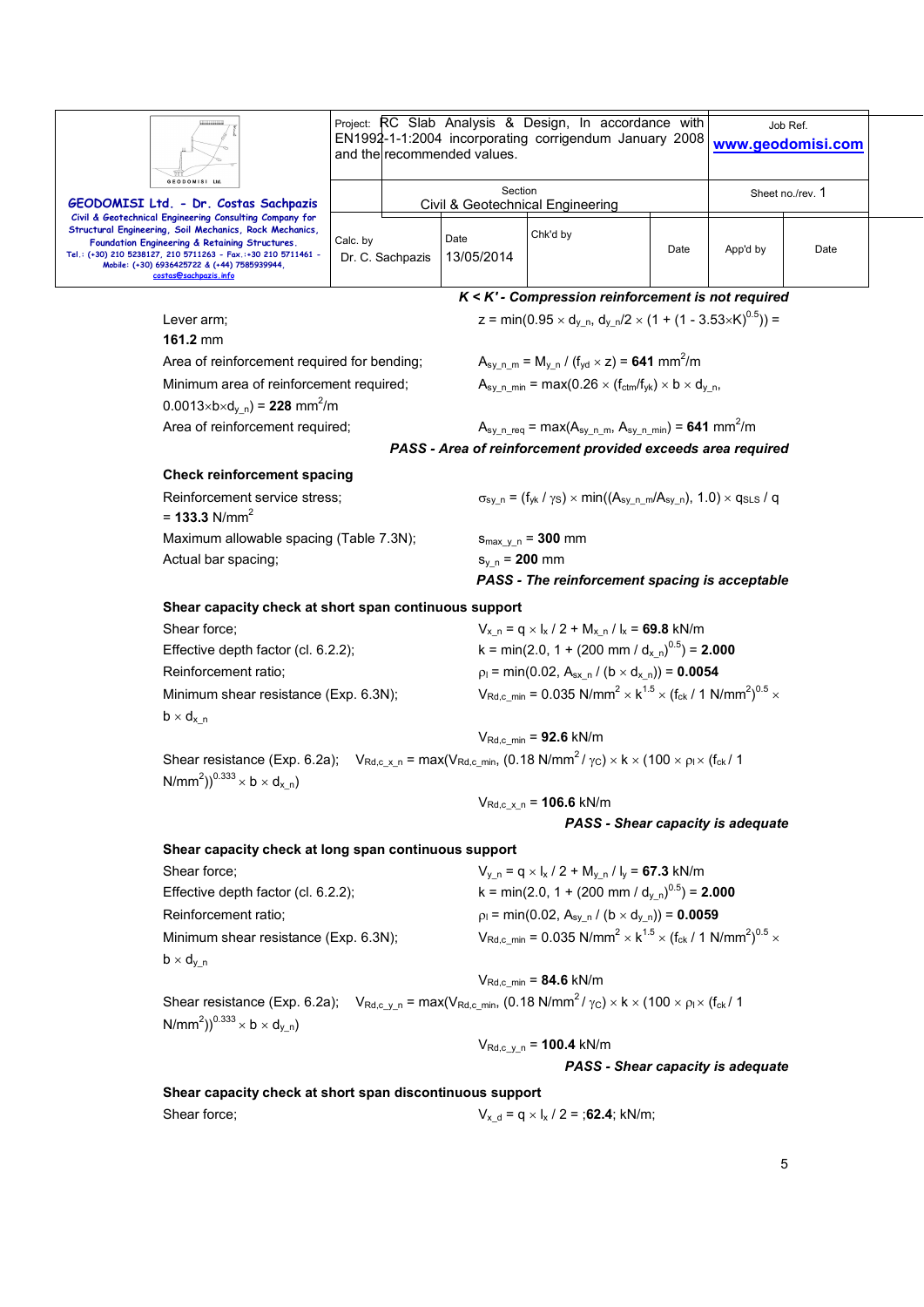